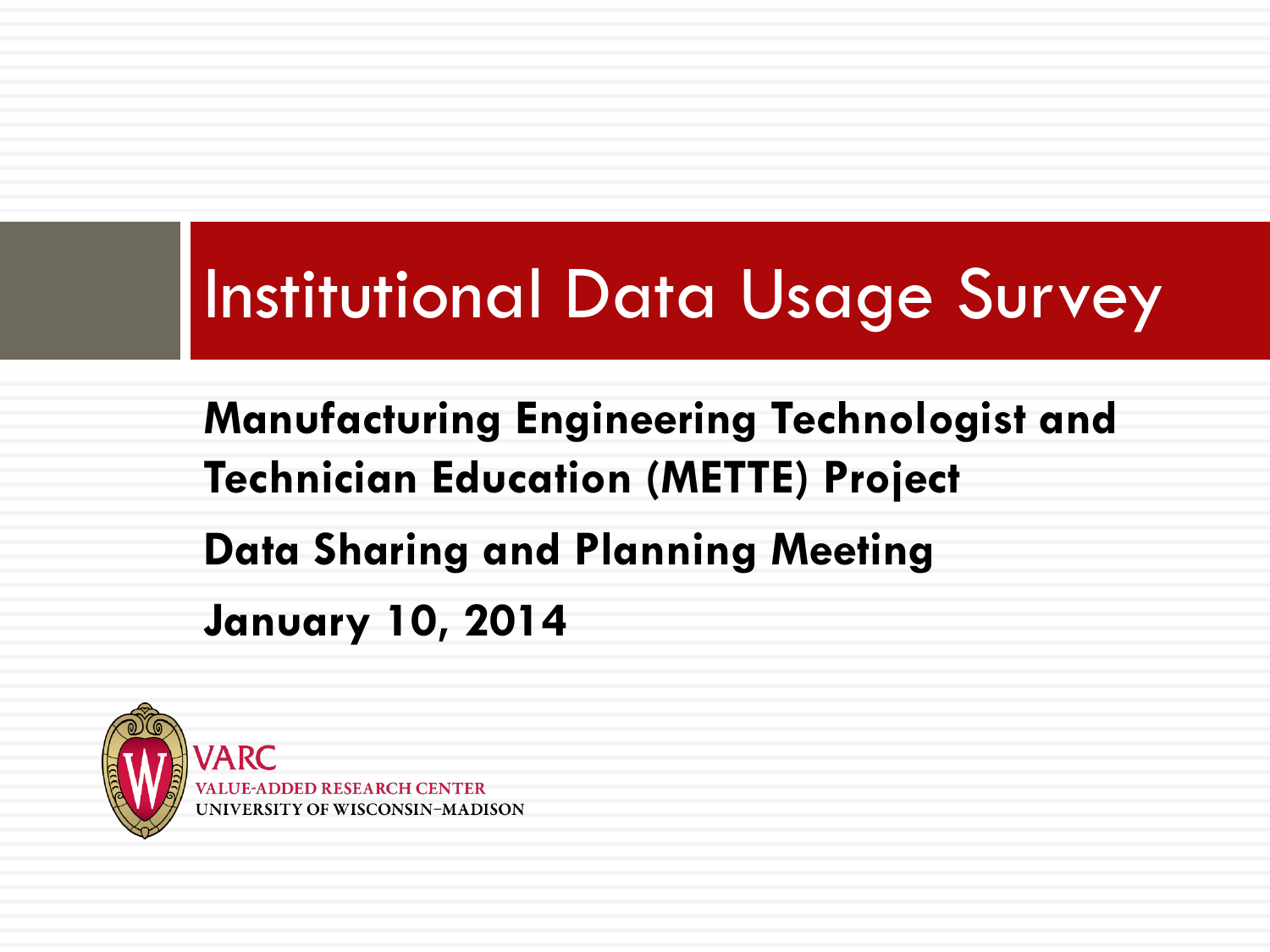#### **Overview**

- Based on the EDUCAUSE "Analytics Maturity Index"
- Adapted for METTE sites to:
	- **D** Inform the ongoing external evaluation of the METTE project
	- Provide information for understanding potential areas of need around institutional data usage (overall and by campus)
- $\Box$  Respondents rank their agreement with 32 statements covering six major analytics categories (plus opportunity for open-ended comments):
	- Governance/Infrastructure, Data/Reporting/Tools, Investment, Expertise, Process, & Culture

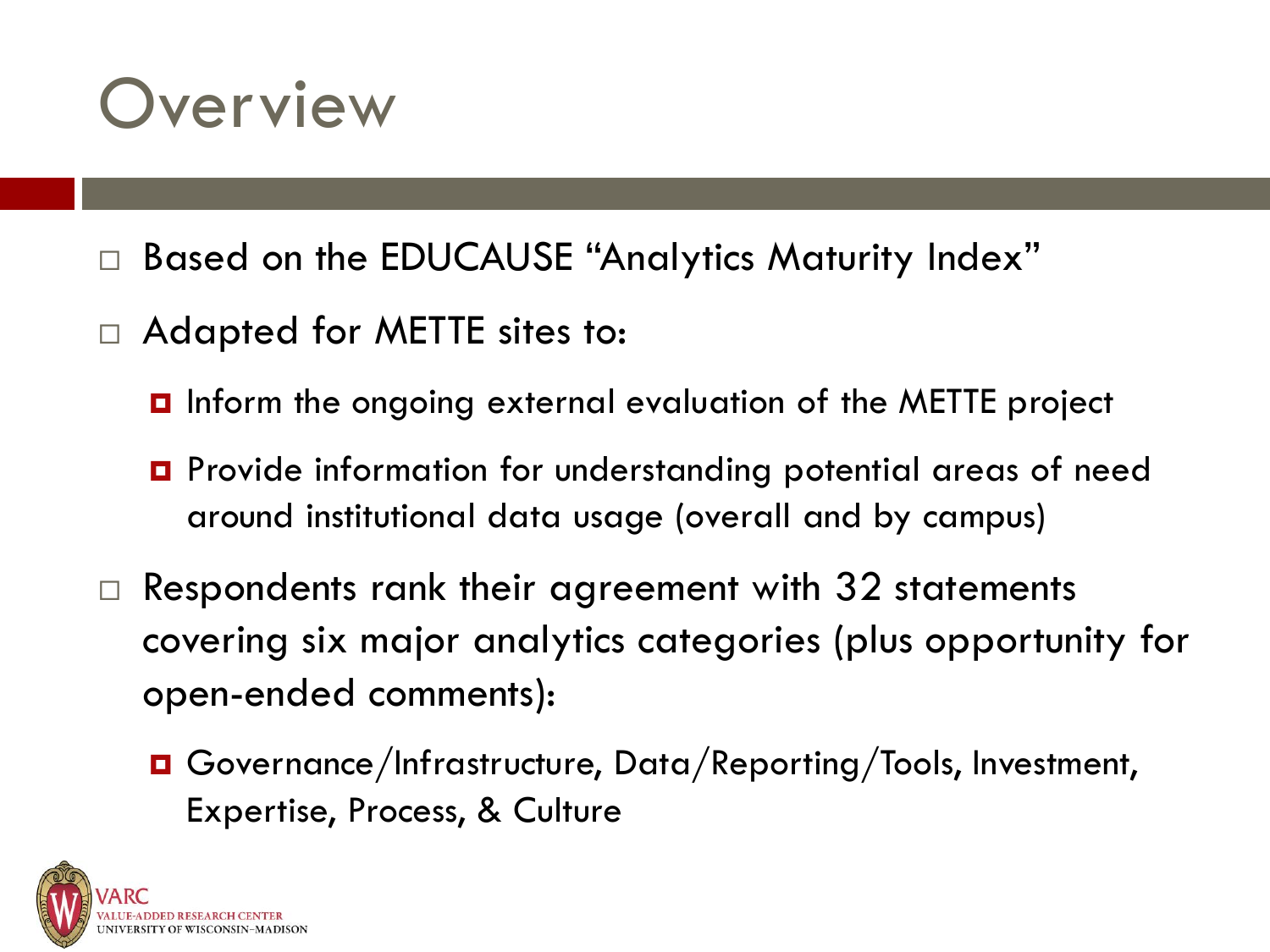# Overview (continued)

- $\Box \sim$ 47 potential respondents across the four METTE sites:
	- **O** Staff directly involved in METTE project
	- Members of each site's Local Leadership Team (LLT)
	- **O** Staff involved in institutional data usage at the sites
- □ Received 33 responses
	- Campuses ranged from 5 to 13 total responses; smaller size = less representative sample
- $\Box$  METTE sites randomized to preserve anonymity; mean scores were calculated across campus and category

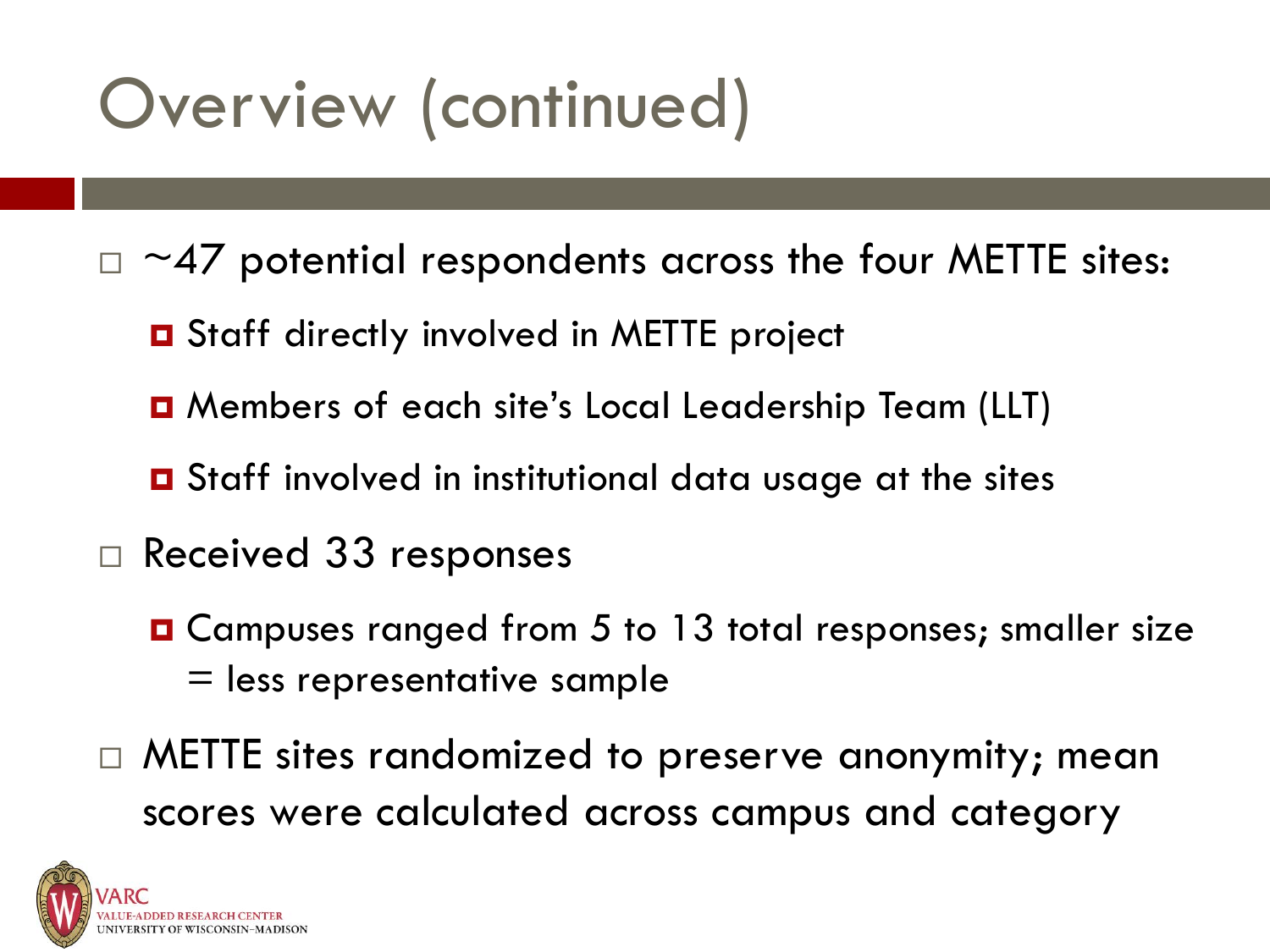# Summary of Results

NIVERSITY OF WISCONSIN-MADISON

 $\Box$  Across all four campuses, mean composite score = 3.78 (on 5-point scale); some variation across sites

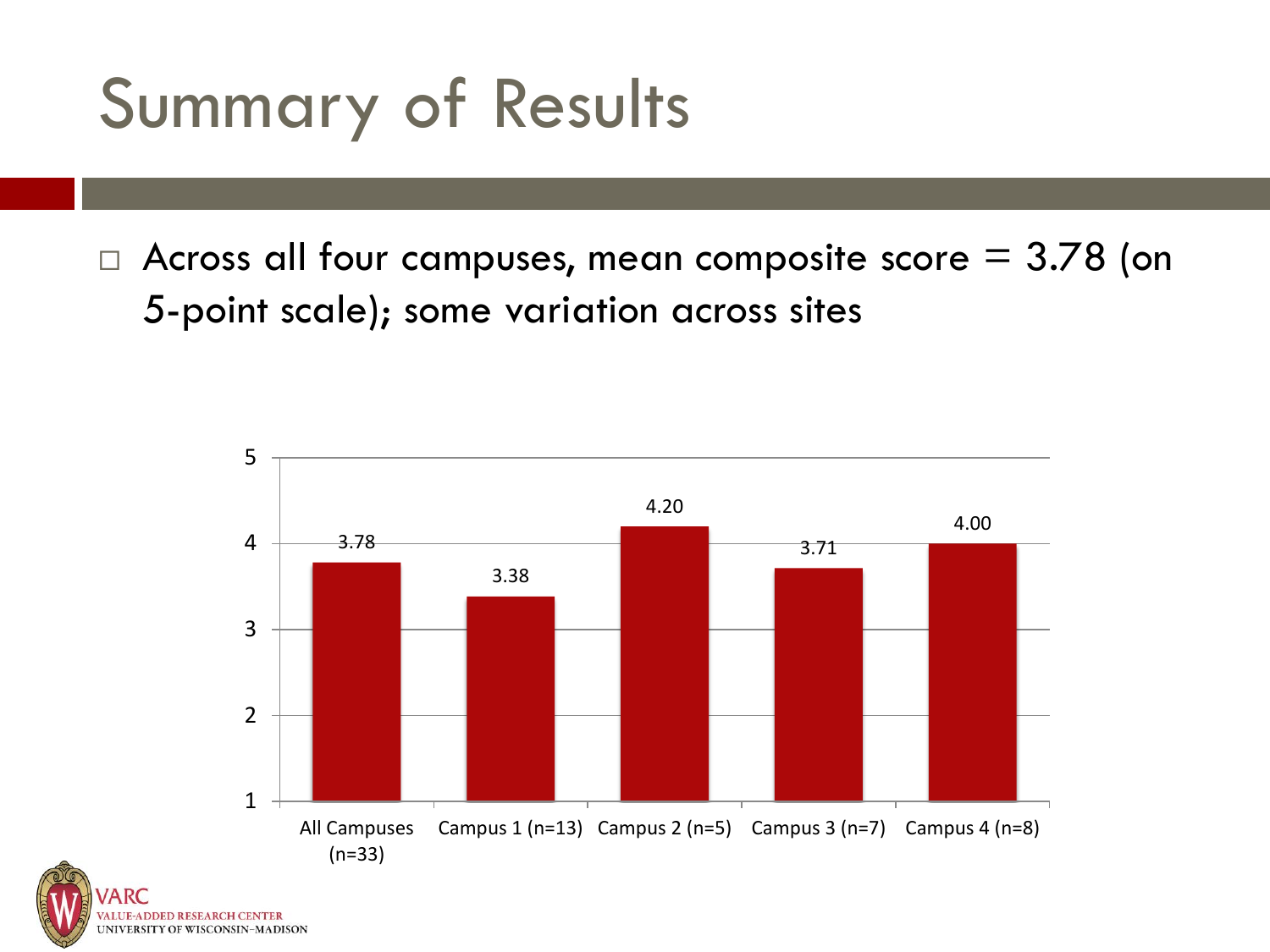# Results: Culture Domain

- $\Box$  Investigates institutions' attitudes toward using data for longterm planning and decision-making
	- **□** Sample question: We have a culture that accepts the use of data to make decisions
	- $\blacksquare$  Highest mean score across all campuses (3.84)
	- **D** Most variation across campus (range from 4.12 to 3.56)



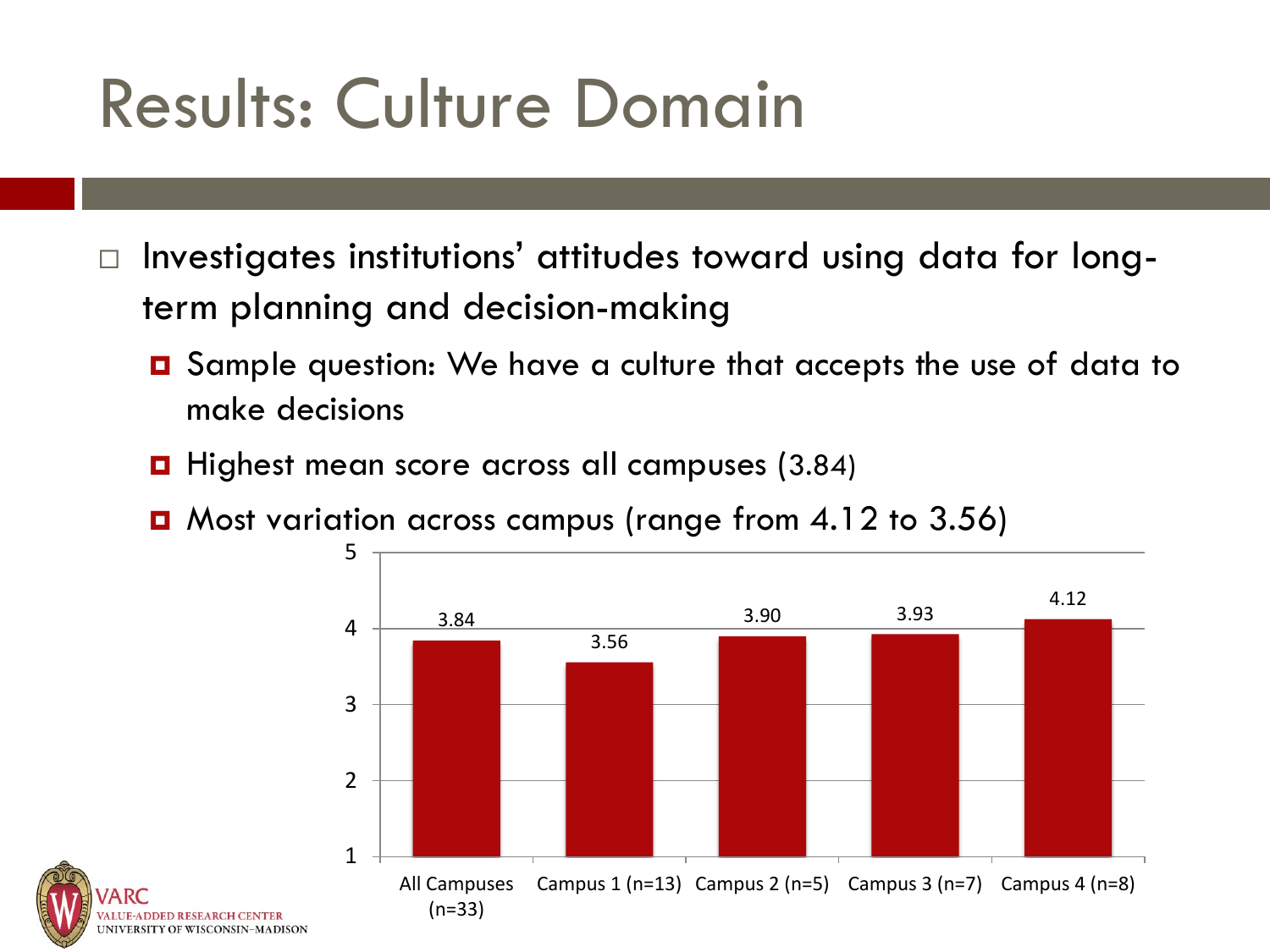## Results: Investment Domain

- Investigates institutions' commitment to data analysis through employing the appropriate number of staff and dedicating funds to training and data management
	- **□** Sample question: Our funding level for data management is sufficient to meet our current needs
	- **O** Lowest mean score across all campuses (3.21); less variance

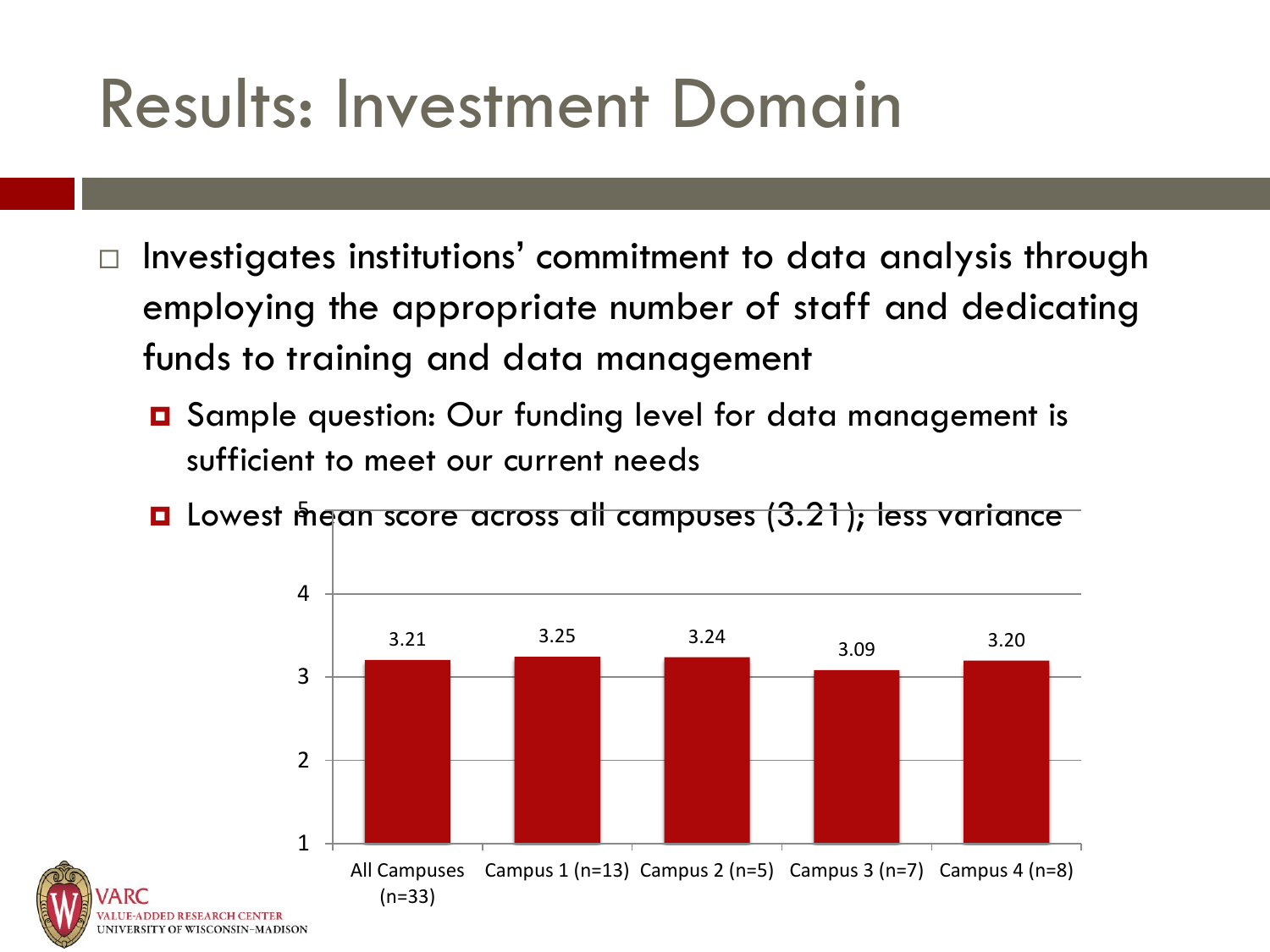### Question-Level Analysis



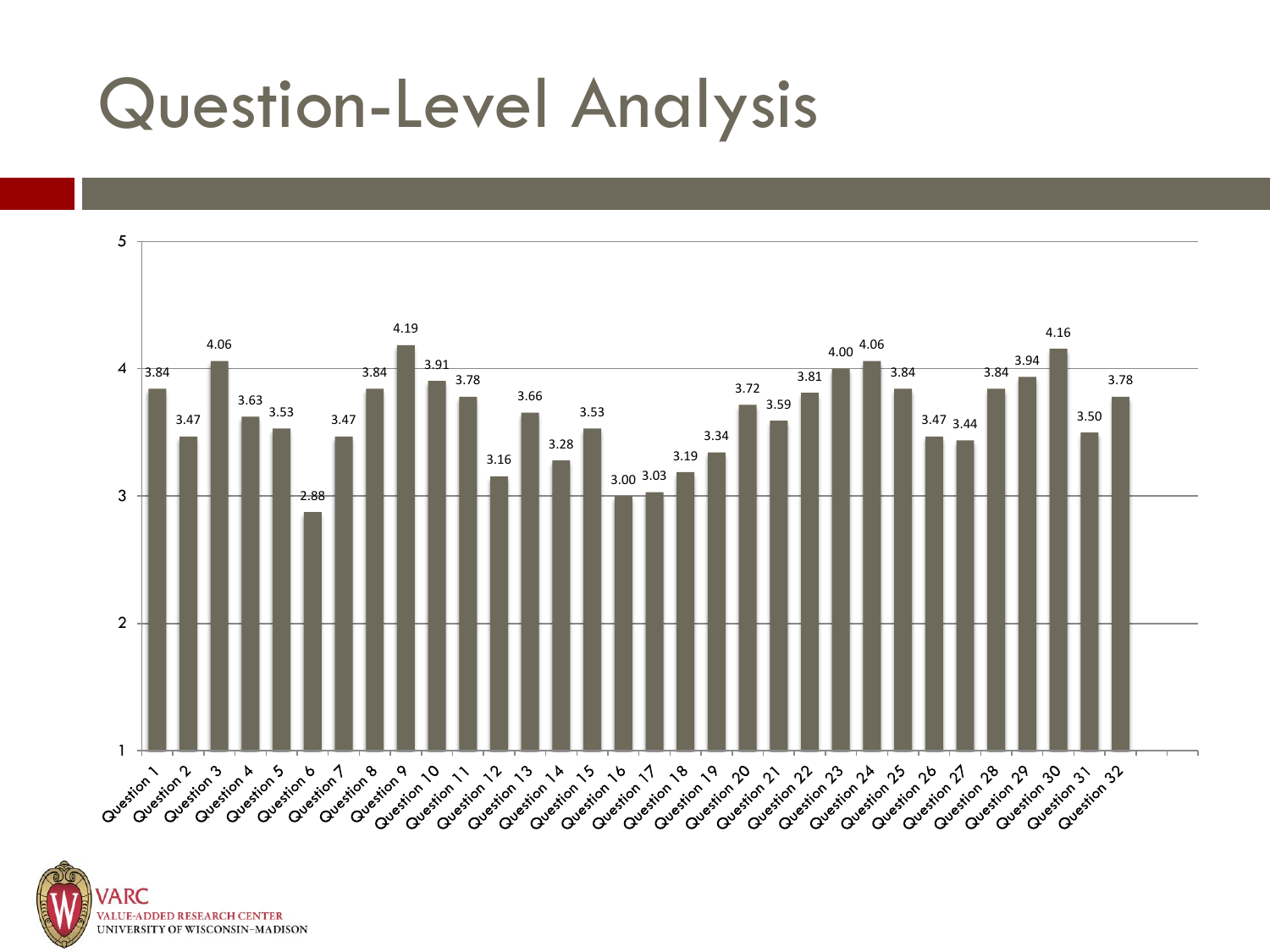# Statement Agreement

- $\Box$  Three questions produced means that were substantially **lower** than for the other questions:
	- **D** "We have a process for eliminating, phasing out, or updating reports that are no longer used or of value" (mean 2.88; Data/Reporting/Tools Domain)
	- "We have an appropriate number of data analysts" (mean 3.00; Investment Domain)
	- "We invest in data analysis training" (mean 3.03; Investment Domain)

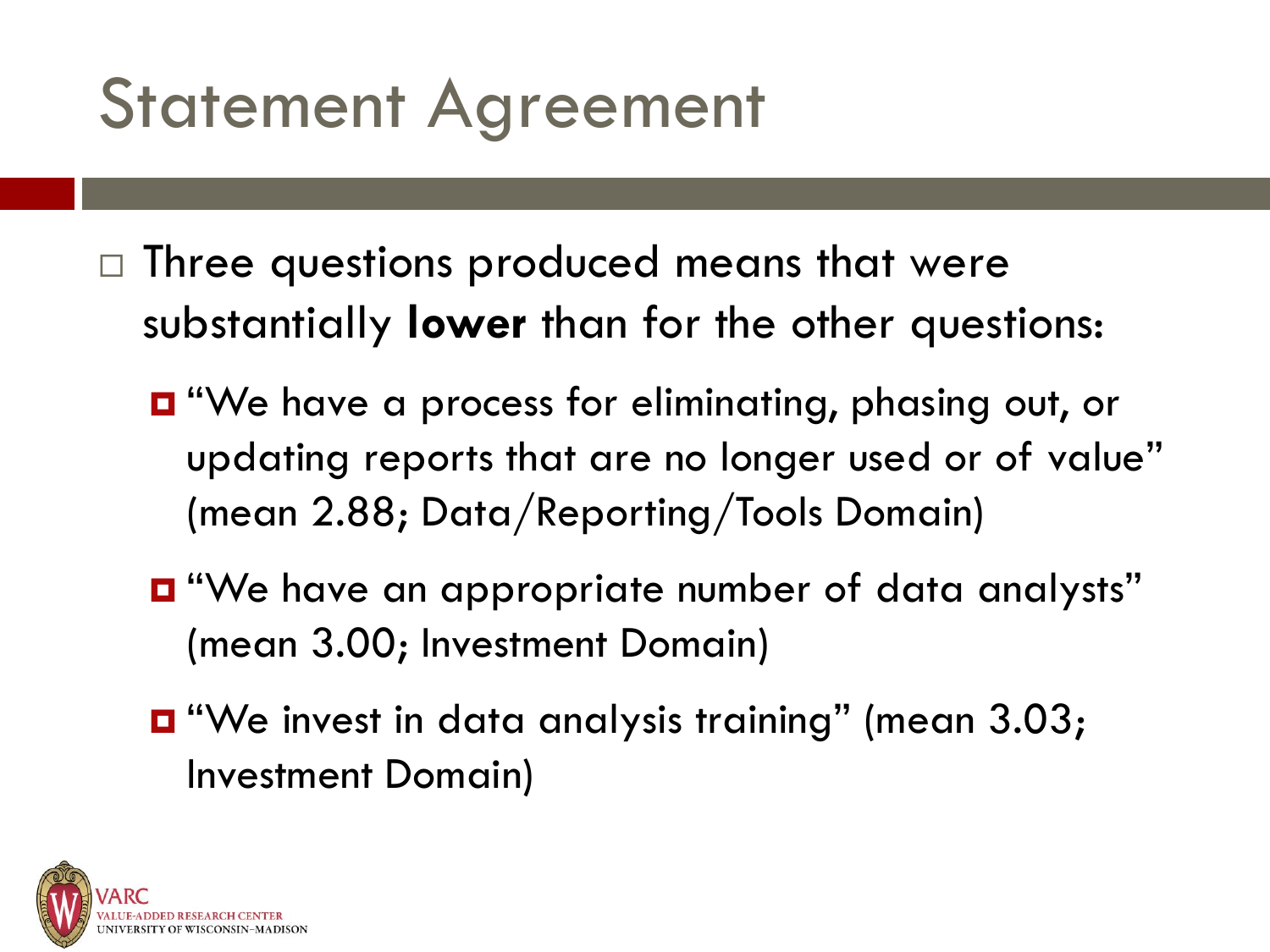# Statement Agreement

- Four questions showed the **highest** levels of crosscampus agreement (mean scores >4.0)
	- "We have policies that specify rights and privileges regarding access to institutional and individual data" (mean 4.19; Governance/Infrastructure Domain)
	- **D** "Use of data is part of our strategic plan" (mean 4.16; Process Domain)
	- **D** "Our data are collected for a purpose" (mean 4.06; Data/Tools/Reporting Domain)
	- **D** "Our administration largely accepts the use of data analysis" (mean 4.06; Culture Domain)

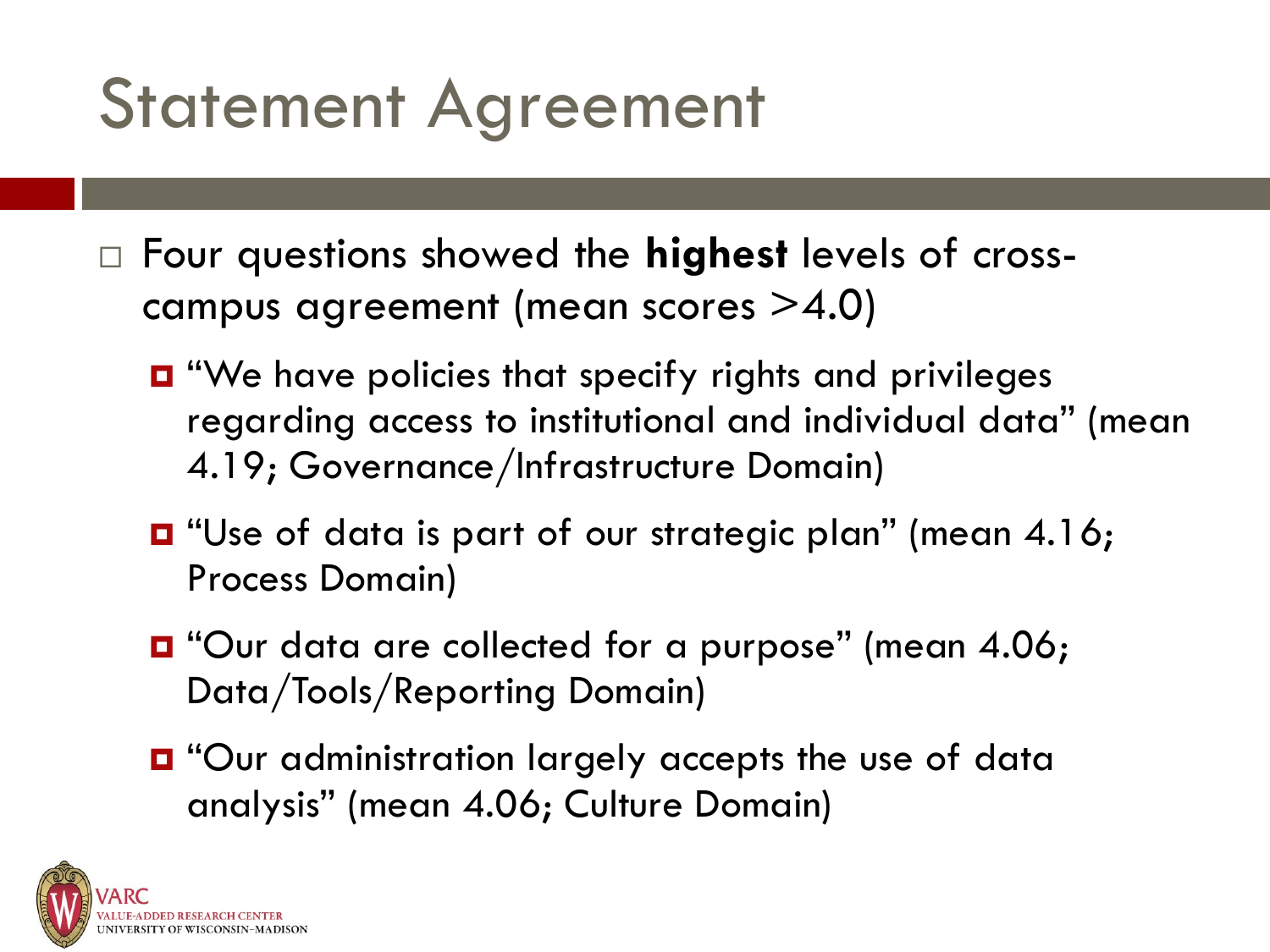# Open-ended Questions

- □ Please briefly describe 1 or 2 ongoing or recentlycompleted data analysis-driven initiatives or projects with which you are involved
- $\Box$  Please comment on how these initiatives or projects will improve student success and/or institutional quality over the next five years

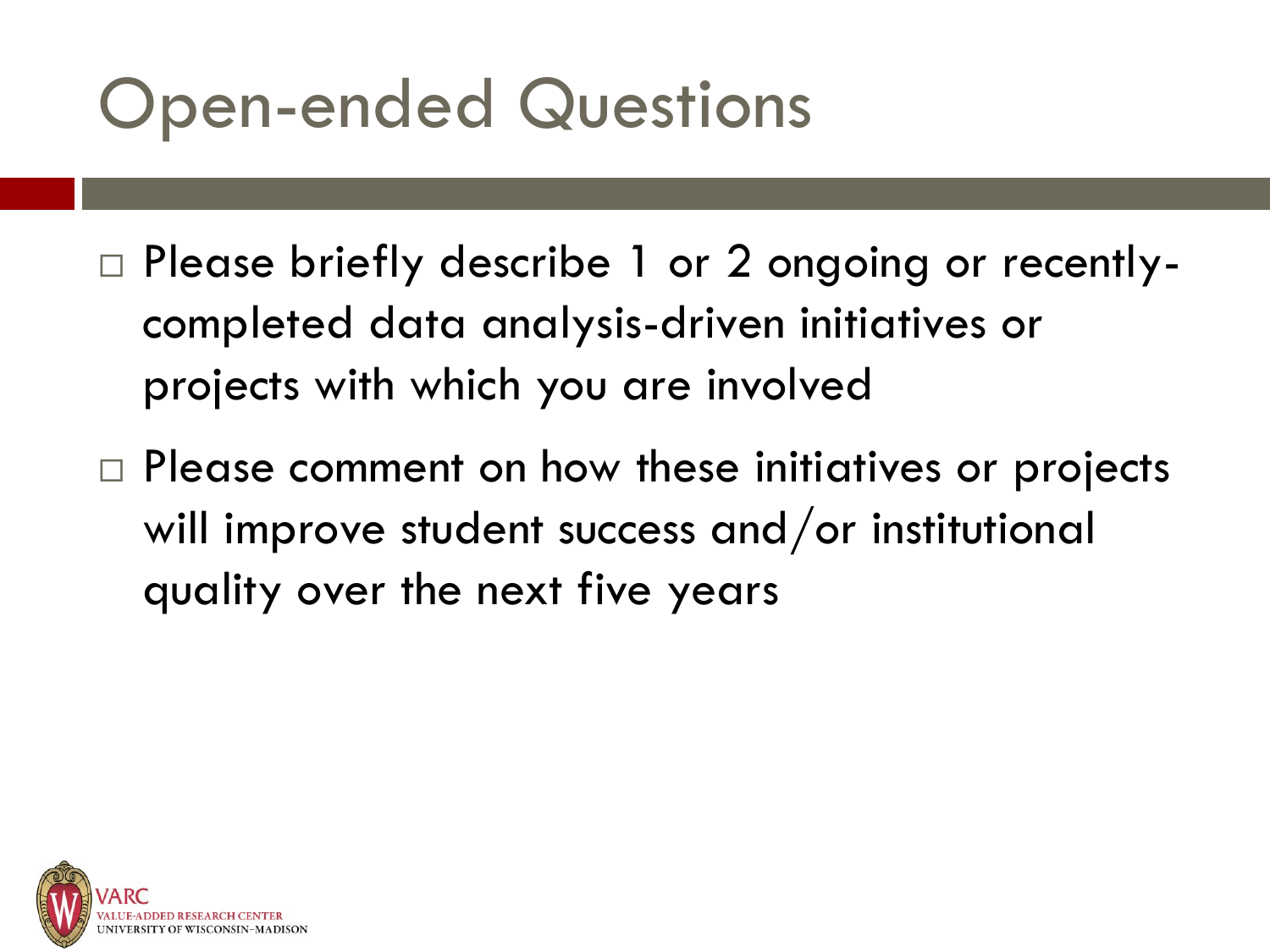# Open-ended Questions

- If we are reaching students sooner...they do less floundering in the wrong choices and are more successful in college. If we can continue to build more dual credit/career pathway options for HS students, they can come in more prepared academically, but also aware of their chosen career field.
- $\blacksquare$  If we can identify trends in completion rate by delivery method, we can improve those weak courses, helping students to be more successful.
- **□** Increases options for students and lessens the amount of "repeat" courses based on appropriate program plans for transfer opportunities. Improves completion rates for both associates and bachelors degrees for our students.